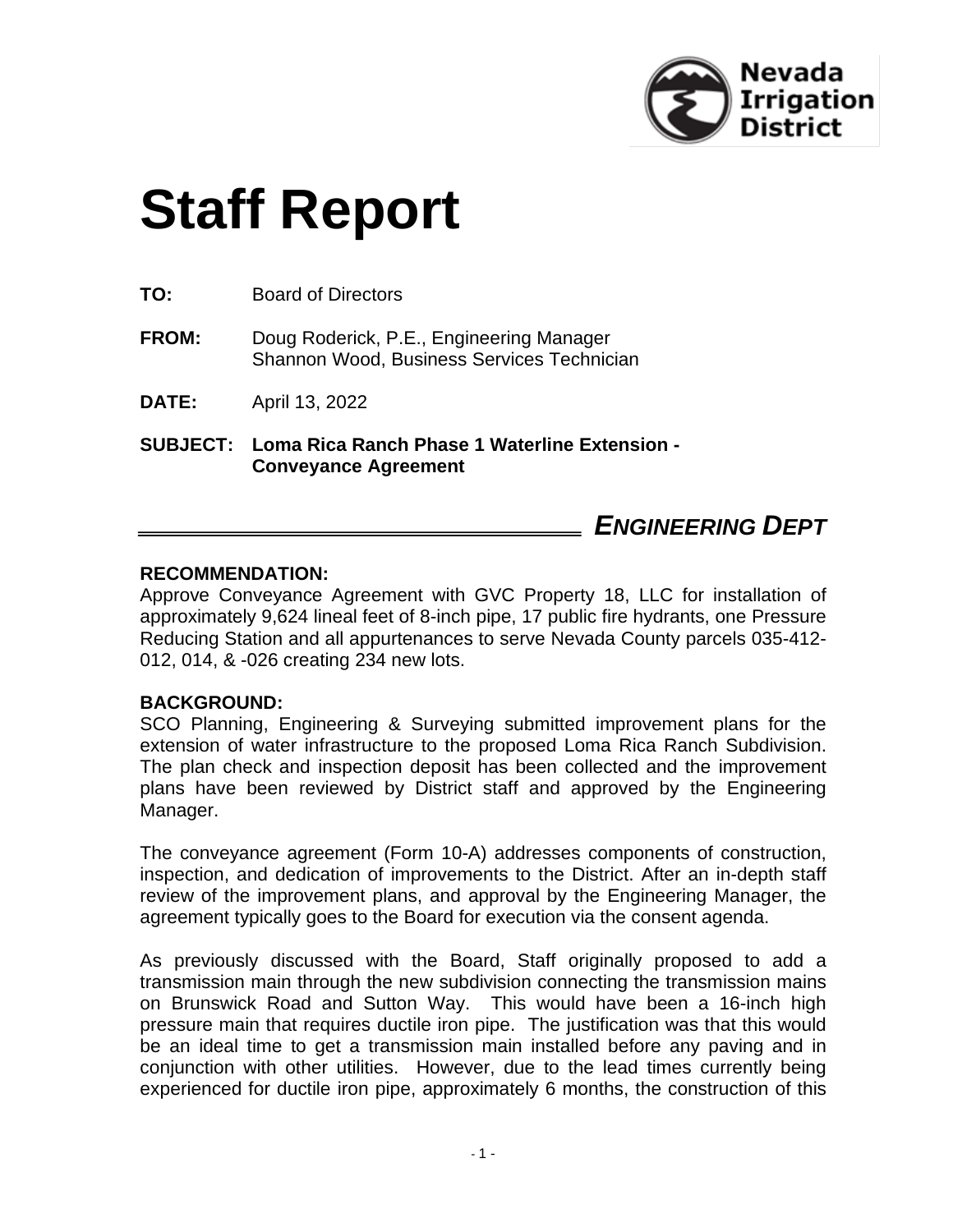line will not be able to be completed prior to final paving. Additionally, construction costs for this transmission main have increased by approximately 20% since August of 2021.

Staff now proposes that the future construction of the line be considered in a new capacity fee study that is planned to be initiated later this year. This proposal will also allow for the project to be prioritized along with other capacity related projects.

**BUDGETARY IMPACT**: Developer pays all costs for engineering and construction.

DR/sw

Attachments: (2)

- Conveyance Agreement w/Exhibits
- Location Map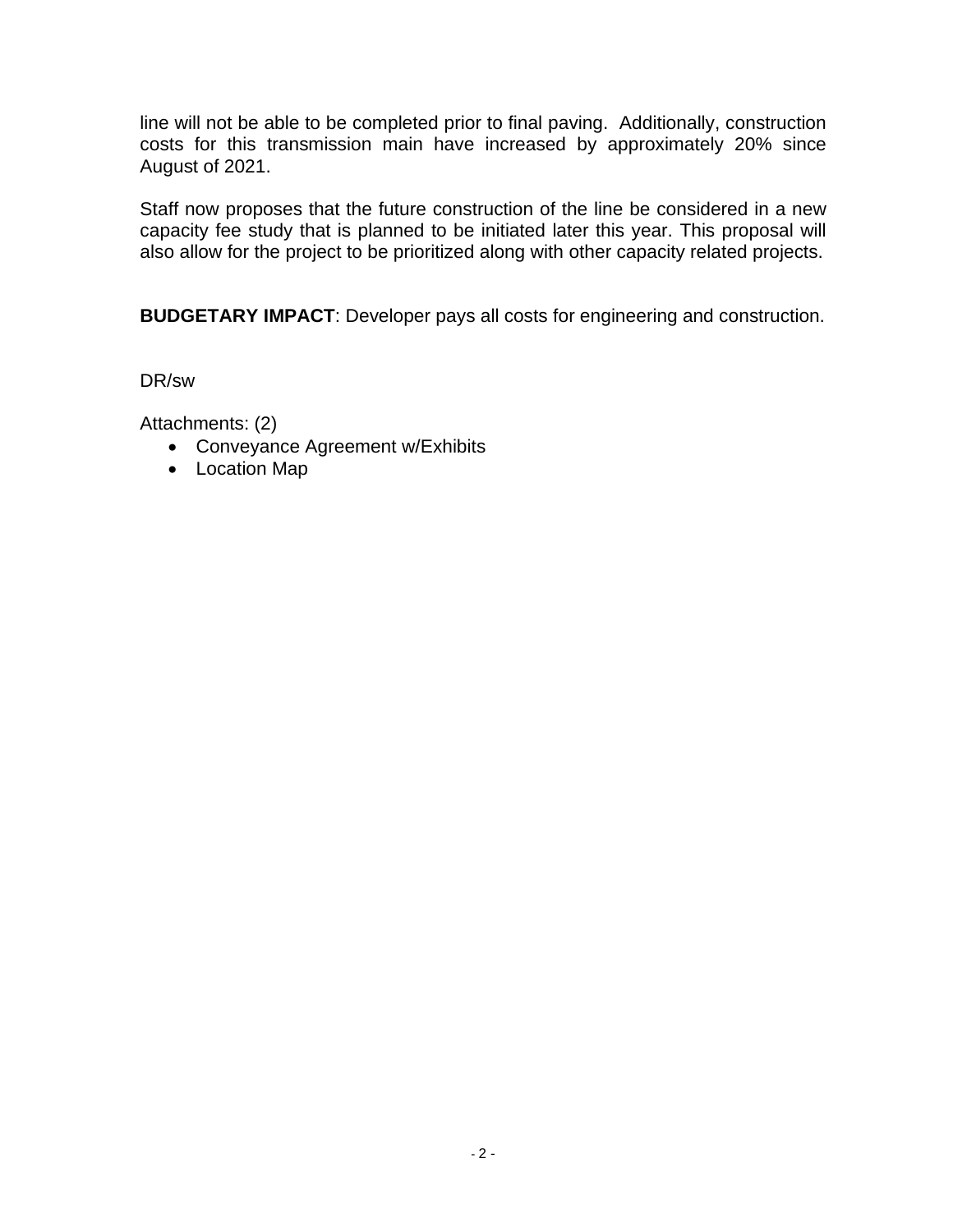#### **AGREEMENT**

#### (Conveyance)

THIS AGREEMENT made and entered into this  $5<sup>th</sup>$  day of April, 2022, by and between the NEVADA IRRIGATION DISTRICT, hereinafter referred to as "District" and GVC PROPERTY 18, LLC, hereinafter referred to as "Developer".

#### RECITALS

WHEREAS, Developer has prepared or caused to be prepared, at Developer's sole cost, expense, and responsibility, plans and specifications entitled Loma Rica Ranch, (filed in District's office as Loma Rica Ranch Phase 1 Waterline Extension"), as prepared by SCO Planning, Engineering, & Surveying for construction of water system improvements consisting generally of 9,624 lineal feet of 8-inch PVC C900 waterline, 17 public fire hydrants, one Pressure Reducing Station and all appurtenances thereto, to provide treated water to Nevada County AP 035-412-012, -014 & -026 ultimately creating 234 new lots, a copy of which is attached hereto marked Exhibit "A" and made a part of this Agreement; and

WHEREAS, the plans and specifications contained in Exhibit "A" meet with the State Water Resources Control Board Division of Drinking Water and District Engineer's acceptance; and

WHEREAS, the facilities and lands to be served treated water by said water system improvements lie within the boundaries of the District and are more particularly described in Exhibit "A"; and

WHEREAS, Developer desires District to accept said water system improvements into District's overall water system upon completion; and

WHEREAS, District, subject to the following terms and conditions, as well as those contained in the District's Regulations Relating to Water Service, is willing to accept said water system improvements upon completion, provided the water system improvements are constructed in accordance with the plans and specifications and in a manner meeting District's approval;

NOW, THEREFORE, the parties mutually agree as follows:

ARTICLE 1 - RECITALS: The recitals contained herein are an integral part of this Agreement.

ARTICLE 2 - PLANS: Attached hereto marked Exhibit "A" and made a part of this Agreement is one set of plans reduced to 11" x 17", prepared by the Developer's licensed civil engineer, and consisting of 82 sheets, and specifications for construction of water system improvements. The District's acceptance of these plans and specifications does not constitute a warranty or guaranty by District of proper design nor does it relieve Developer of responsibility for the proper design and construction of the improvements thereon.

ARTICLE 3 - CONNECTION FEES: Attached hereto and marked Exhibit "B" and made a part of this Agreement, is Schedule 4-A of the Board of Directors of Nevada Irrigation District entitled, "Treated Water System, Standby Charges, and Connection Fees". Developer understands and agrees to be bound by any District alterations, additions, amendments, revisions or modifications to Schedule 4-A or any other District policies, rules, or regulations. All parties hereby agree hereto that District is entitled to those connection fees (the sum of the meter installation and capacity charges) as specified in Schedule 4-A. District shall collect said connection fees at the time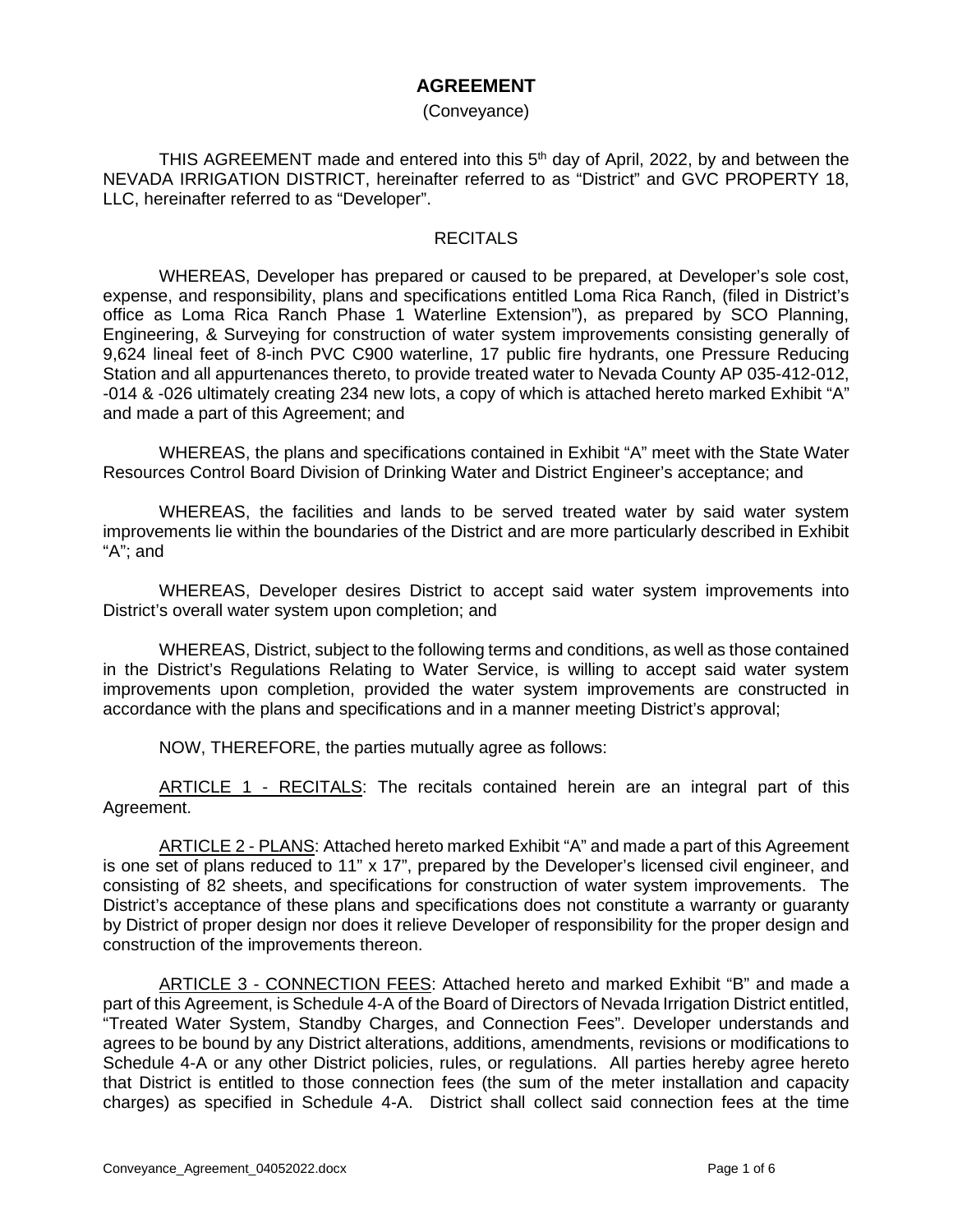application for water service is made. It shall be incumbent upon the water service applicant to pay the then current connection fees and all other then applicable fees and charges.

ARTICLE 4 - ENGINEERING, PLAN-CHECK, AND INSPECTION SERVICES PERFORMED BY DISTRICT: District and Developer understand and agree that Developer shall assume the cost and expense of District's performance of "engineering, plan-check, and inspection services", hereinafter referred to as "inspection", in connection with Developer's construction of water system improvements described in Exhibit "A" attached hereto. Developer shall deposit the sum of \$66,245, receipt of which is hereby acknowledged by District, which sum shall be applied to Developer's payment for inspection services performed by District. Should the fee for inspection services exceed the above deposit, Developer agrees to pay any balance due within 30 days after the date of the billing. A late payment charge of 1.5 percent per month will be added on any unpaid balance thereafter. Furthermore, the Developer agrees to pay any balance due prior to offering the improvements to District. District shall not accept conveyance until any balance due is paid. Should the fee for inspection services be less than the above deposit, District shall refund the remaining amount to Developer. The primary purpose of this paragraph within Article 4 is intended to compensate and reimburse District for any and all inspection services performed in connection with Developer's construction of treated water system facilities described in Exhibit "A" attached hereto. District's acceptance of payment for inspection services performed is not a warranty or guarantee by District of proper design or proper specifications of materials or construction.

ARTICLE 5 - LABOR AND MATERIAL PAYMENT BONDING REQUIREMENTS: The Developer shall defend and indemnify the District against all claims for nonpayment of labor, material, and other obligations incurred by the Developer, its agents, contractors, employees, and assigns. The estimated cost of construction of the water system improvements is \$1,530,289.

Should the estimated cost of constructing the improvements be less than \$50,000 at the time of offering the water system improvements to the District, the Developer shall provide a written "OFFER OF DEDICATION" in the form as described in Exhibit "C" attached hereto and made a part hereof. The "OFFER OF DEDICATION" shall state inter alia that the improvements are free and clear of all liens, encumbrances, and other expense.

Should the estimated cost of constructing the water system improvements be less than \$500,000, but more than \$50,000, in addition to supplying a written "OFFER OF DEDICATION" in the form as described in Exhibit "C", the Developer shall either submit a "RELEASE" agreement in the form of Exhibit "D", attached hereto and made a part hereof, from each and every contractor, subcontractor, corporation, firm, person, or business entity furnishing materials for or performing labor or other services in performing the terms and provisions of this Agreement, or a Labor and Material Payment Bond to the District in the form prescribed by Exhibit "E" attached hereto and made a part hereof the principal sum of not less than the estimated construction cost as provided herein. In addition, Developer shall maintain an accurate and current list of all contractors, subcontractors, business entities, corporations, firms, and/or persons performing the terms and provisions of this Agreement, and shall make this list available to the District engineer upon request.

Should the estimated cost of constructing the water system improvements be in excess of \$500,000, the Developer shall, prior to commencing construction, submit a Labor and Material Payment Bond in the form as shown in Exhibit "E" attached hereto and made a part hereof. The bond shall be obtained at the sole cost of Developer and shall be in a principal amount of not less than the estimated cost of construction as set forth herein. In addition, the Developer shall, at the time of offering the water system improvements to the District, provide an "OFFER OF DEDICATION" statement in the form as set forth in Exhibit "C", attached hereto and made a part hereof, which statement verifies that the water system improvements are free and clear of all liens, encumbrances, and other expense.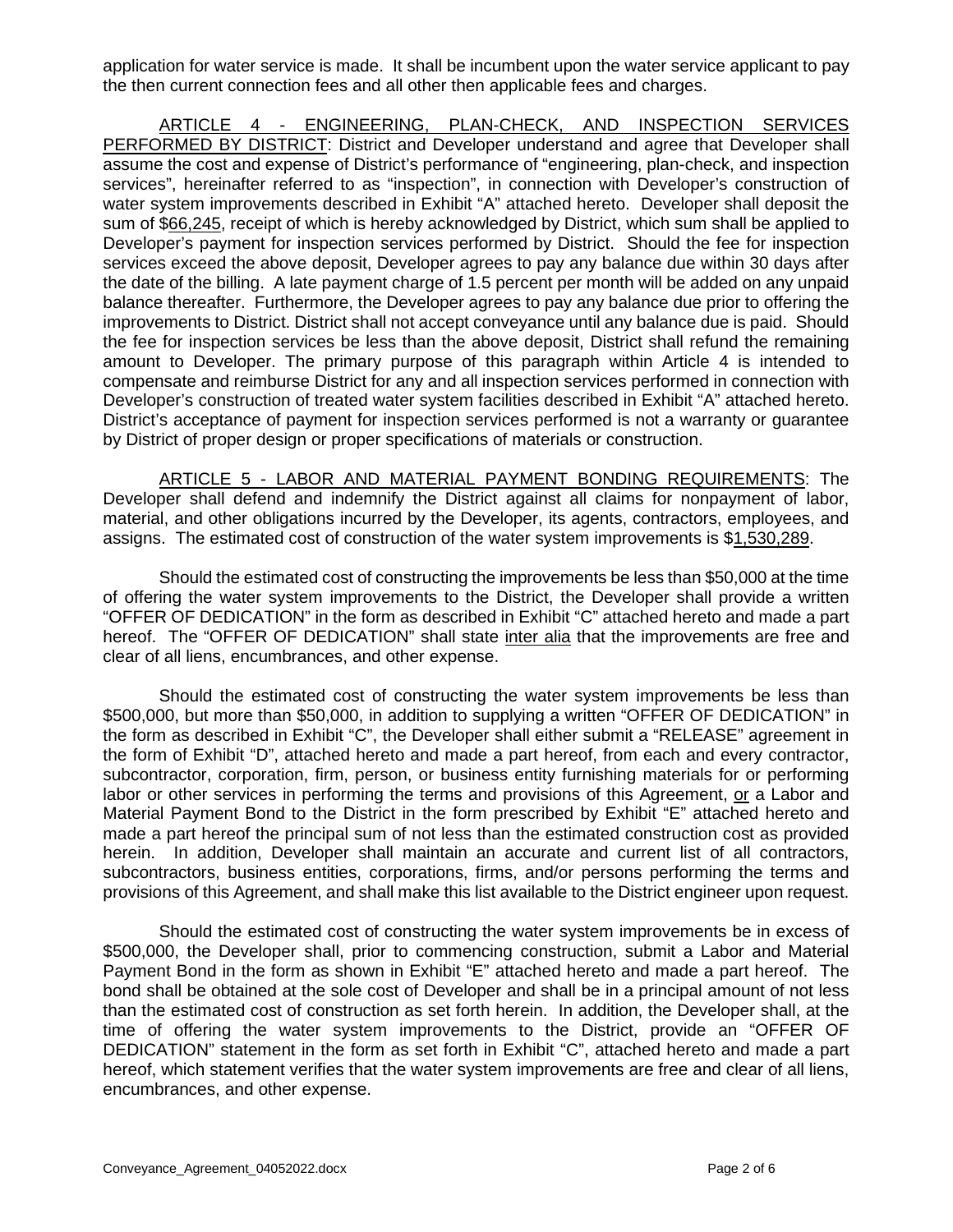ARTICLE 6 - INSURANCE REQUIREMENTS: Prior to Developer's commencement of construction of the water system improvements as otherwise set forth in the terms and provisions of this Agreement, general liability insurance naming the District as additional named insured shall be taken out and maintained for the duration of this Conveyance Agreement by Developer or Developer's contractor for claims for damages to property, personal injury, bodily injury, and accidental death. The types of insurance covered under the general liability policy shall include, but not be limited to, comprehensive form, premises-operations, underground hazard, products/ completed operations hazard, broad form property damage, independent contractor, and personal injury. Prior to any blasting operations for removal of rock, stumps, or other materials from the work area, the general liability policy must also contain explosion and collapse hazard coverage. It shall also include coverage for Products-Completed Operations liability losses for a period of 12 months from the date of District's acceptance of the completed works. (This time period corresponds with the 12-month maintenance bond requirement.) All insurance acquired under the terms of this article must be obtained through an insurance company authorized and licensed to do business in the State of California. The general liability policy shall contain limits of liability as follows:

- 1. Bodily Injury: \$1,000,000 for each occurrence, \$1,000,000 aggregate
- 2. Property Damage: \$500,000 each occurrence, \$500,000 aggregate.

General Liability Insurance policies having combined single limits damage combined of liability shall carry limits for bodily injury and property damage combined of \$1,000,000 each occurrence and \$1,000,000 aggregate.

The certificate of insurance shall also have a description of operations/locations/vehicles that refers specifically to the water system improvements.

ARTICLE 7 - PROOF OF INSURANCE: The Developer shall submit or cause to be submitted a copy of the insurance policy(ies) with endorsements and exclusions, and shall submit a certified copy of the endorsement naming the District as additional insured to the District as proof of general liability insurance as required by this Agreement. Developer shall receive District approval that the insurance requirements of this Agreement have been met. The Developer must receive this approval prior to the start of construction pursuant to the terms of this Agreement.

ARTICLE 8 - HOLD HARMLESS AND INDEMNIFICATION: Developer shall hold District and District's agents, officers, and employees harmless from any and all claims, lawsuits, acts, or omissions arising out of Developer's performance of the terms and conditions of this Agreement. Likewise, Developer shall defend and/or pay the cost of defending and indemnifying District together with District's Agents, employees, and officers from all civil proceedings, claims, and/or judgments including, but not limited to, payment of all attorney fees and litigation costs.

ARTICLE 9 – INSPECTION OF WORK: Developer shall give two working days' advance notice prior to Developer's contractor starting any work associated with the water system improvements and shall keep District informed of construction schedules throughout the course of the work in order for District to properly schedule inspection personnel. It is suggested that Developer's contractor provide District submittals on any materials proposed for the water system improvements for approval prior to purchase.

ARTICLE 10 - BEGINNING OF WORK OR TERMINATION: This Agreement shall terminate and be of no further force or effect at District's discretion should District determine that Developer has failed to cause construction of the water system improvements as shown on Exhibit "A" to commence within nine (9) months from the date of this Agreement.

For purposes of this Article, Developer's commencement of construction shall not be deemed to have occurred upon one or any combination of the following actions or events: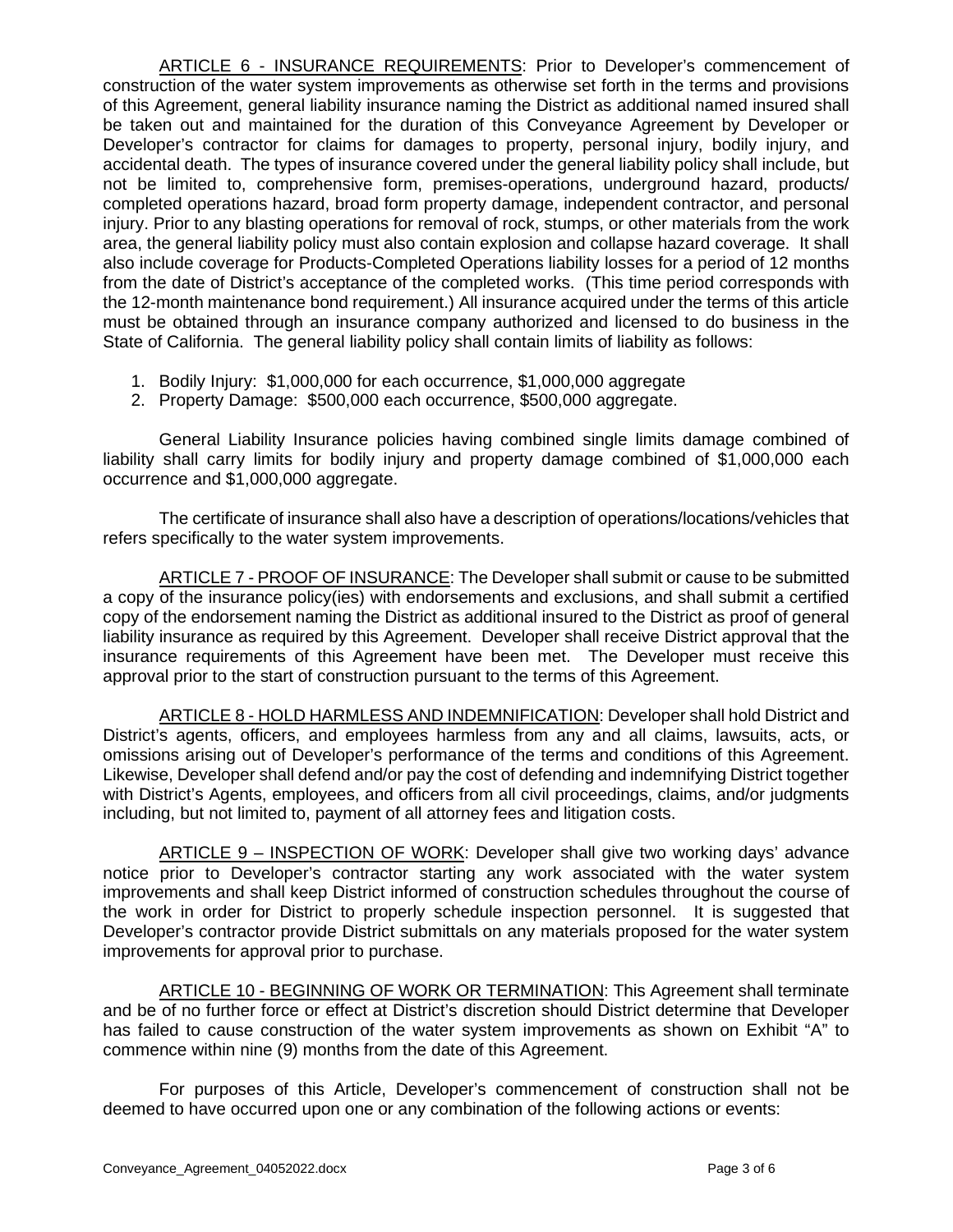- 1. Bid advertisement
- 2. Execution of contracts or bonds
- 3. Ordering of material and supplies or the delivery and stockpiling of materials and supplies on the job site.
- 4. Clearing and grubbing for or construction of roads including the completion of rough subgrade work.

District and Developer understand and agree that construction upon the water system improvements shall be deemed to have commenced when Developer causes its properly-licensed contractor to excavate and backfill pipeline in excess of 10 percent of the total water system to be constructed pursuant to the terms of this Agreement. The District engineer shall make the determination as to the percentage of water system caused to be constructed and installed by Developer.

ARTICLE 11 - CONSTRUCTION: Developer shall cause the water system improvements described in Exhibit "A" to be constructed by a properly-licensed contractor, without expense to District, and District shall not be responsible for any of the cost of said improvements. The Developer is not acting as a contractor, agent, official, or representative of District in constructing or providing such water system improvements, or in causing such improvements to be installed. This Agreement simply provides for the transfer and assumption of responsibility for such water system improvements to be installed upon completion and upon performance of all terms of this Agreement to be performed by Developer. The approval of the plans and specifications as presented by Developer shall not be deemed as a warranty or guarantee by District of proper design or proper specifications of materials or construction. District specifically relies upon the design and specifications as prepared or caused to be prepared by Developer as being in keeping with the requirements of District, as being in accordance with the conditions of the geography, and as having specific materials and equipment of the highest practicable quality and character. The Developer will provide a licensed civil engineer to act as the project engineer during construction.

ARTICLE 12 - NOTIFICATION OF DEVIATIONS OR FAILURES: District agrees to notify Developer in writing as to any deviations or failure in construction of the water system improvements pursuant to said plans and specifications, and the requirements of said District as soon as any deviation is brought to District's attention, and Developer shall immediately cause such deviation or failure to be corrected at the sole cost of Developer. Developer agrees that District is not, by inspection of the construction or installation of the improvements, representing Developer or providing a substitute for inspection and control of the work by Developer. Developer agrees that any inspections and observations of the work by District are for the sole purposes of providing notice of the stage and character of the work. Developer agrees that the failure of the District to note variances from the plans and specifications for the project does not excuse or exempt Developer from complying with all terms of these plans and specifications.

ARTICLE 13 - COMPLETION OF WORK OR TERMINATION: This Agreement shall terminate and be of no further force or effect at District's discretion should District determine that Developer has failed to cause construction of the water system improvements as shown on Exhibit "A" to be completed within one and one-half (1-1/2) years from the date of this Agreement.

For the purposes of this Article, Developer's completion of the construction shall occur upon the District's accepting conveyance of the water system improvements pursuant to Article 14 of this Agreement. Developer further understands and agrees that District may withhold acceptance of Developer's proposed dedication of the facilities should the District Engineer determine that any portion of the water system improvements have failed to pass appropriate pressure and leakage tests or that samples of water taken from the treated water lines and tested are determined not to be safe by the District Engineer. Developer understands and agrees the District may also withhold acceptance of the proposed dedication of water system should the District Engineer determine that Developer failed to complete all other construction either over, under or adjacent to the water system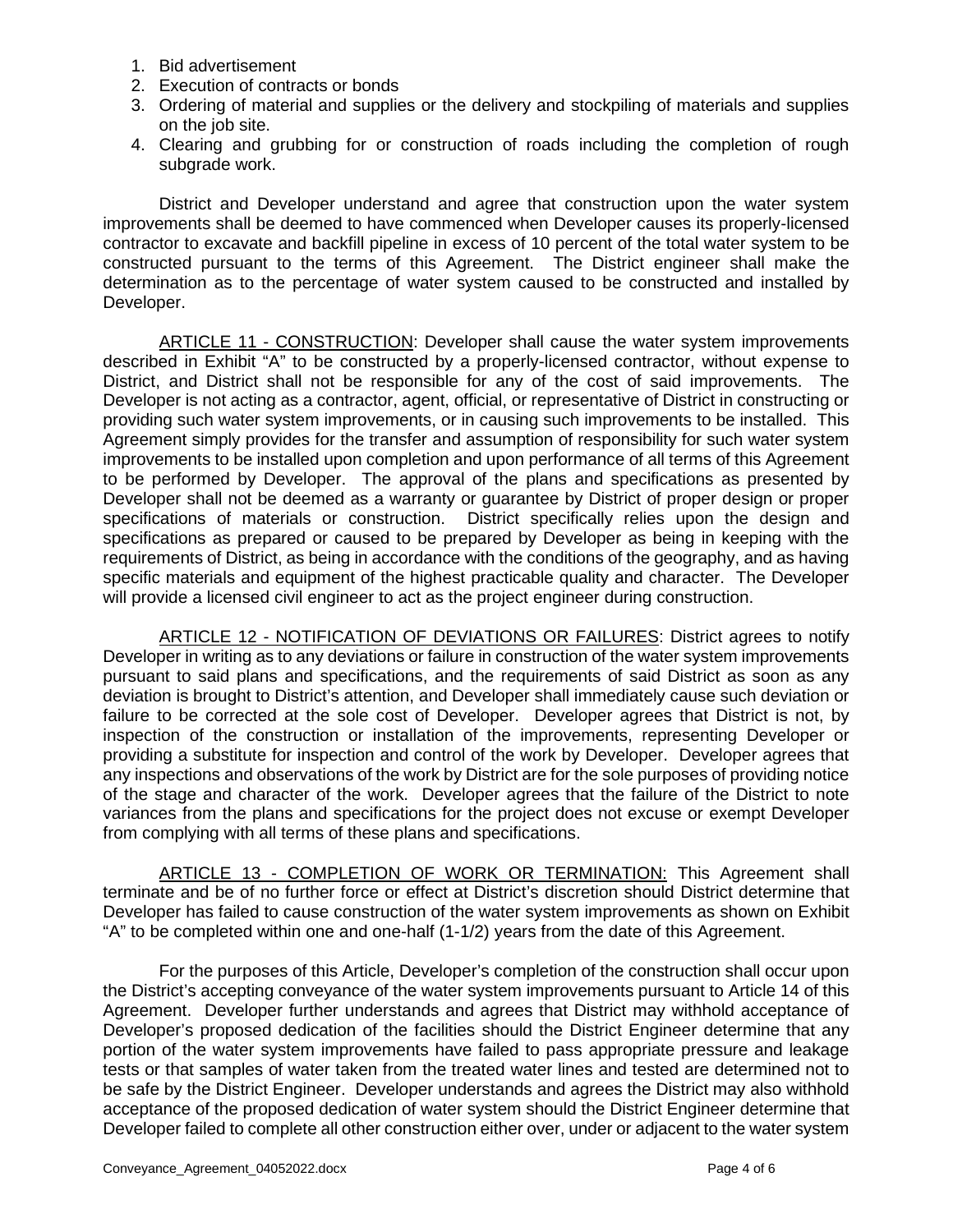improvements including but not limited to final road grade, paving, curbs, gutters, sidewalks, all other utilities, and restoration of rights of way.

ARTICLE 14 - CONVEYANCE: Upon completion of the water system improvements in a manner meeting District's approval, Developer shall immediately convey said improvements and title thereto free and clear of all liens, encumbrances and expense to District by such conveyance and documents as deemed necessary by District, including but not limited to the following:

- 1. An executed "OFFER OF DEDICATION" (Exhibit "C") offering the water system improvements shown on Exhibit "A" to the District.
- 2. "RELEASE" statements (Exhibit "D") from every contractor, subcontractor, corporation, firm or business entity furnishing materials for or performing labor or other services, *OR* a Labor and Material Payment Bond (Exhibit "E"), all as specified in Article 5.
- 3. Developer shall provide District with proof satisfactory to District that Developer has acquired all local, state, and federal permits, maps or licenses and that Developer shall comply with all local, state and federal rules, ordinances and regulations relevant to the real property on, over or under which the water system improvements are situated.
- 4. Payment of any balance due for engineering, plan-check, and inspection services performed by District.
- 5. One set of 24-inch by 36-inch reproducible "as-built" drawings on Mylar or material of suitable durability of the improvements constructed.
- 6. All easements and rights of way required by District.
- 7. The Developer-constructed water system shall be flushed (or re-flushed) and shall pass bacteriological testing no earlier than 14 calendar days prior to the date the General Manager accepts the Offer of Dedication. The Developer shall provide for proper drainage and dechlorination equipment during flushing operations.
- 8. Developer shall furnish a Maintenance Bond in the form prescribed in Exhibit "F" attached hereto and made part hereof in an amount of not less than 20 percent of construction cost of the water system improvements protecting the District against any failure of the work due to faulty materials, poor workmanship, or defective equipment within a period of one year following acceptance of the "OFFER OF DEDICATION" of the water system improvements by the District's Board of Directors.

In place of a Maintenance Bond, the Developer may offer a certificate of deposit or an irrevocable letter of credit meeting the District's approval as to form and financial institute utilized. Certificates of deposit used in lieu of a maintenance bond must be opened either in the Developer's name and specifically assigned to the District or opened on behalf of the District only. The signatory for the District shall be the Treasurer or Assistant Treasurer of the District.

District, upon approving the work in writing, shall accept the "OFFER OF DEDICATION" of the water system improvements and include said improvements into its overall water system and shall operate, maintain, and repair said improvements except as specified during the warranty period.

ARTICLE 15 - APPLICATION FOR WATER: No water shall be delivered to or conveyed by or through the water system improvements shown on Exhibit "A", other than for testing purposes, until said water system is conveyed to District, formally accepted by District, and proper applications for water service have been filed with District and accepted.

ARTICLE 16 - OBLIGATION FOR PIPELINES AND/OR FACILITIES: District shall be under no obligation to provide additional pipelines and/or facilities in order to serve water to Developer's project. Upon acceptance of the water system improvements by District, it shall become the sole property of District and shall be used and operated at District's sole discretion.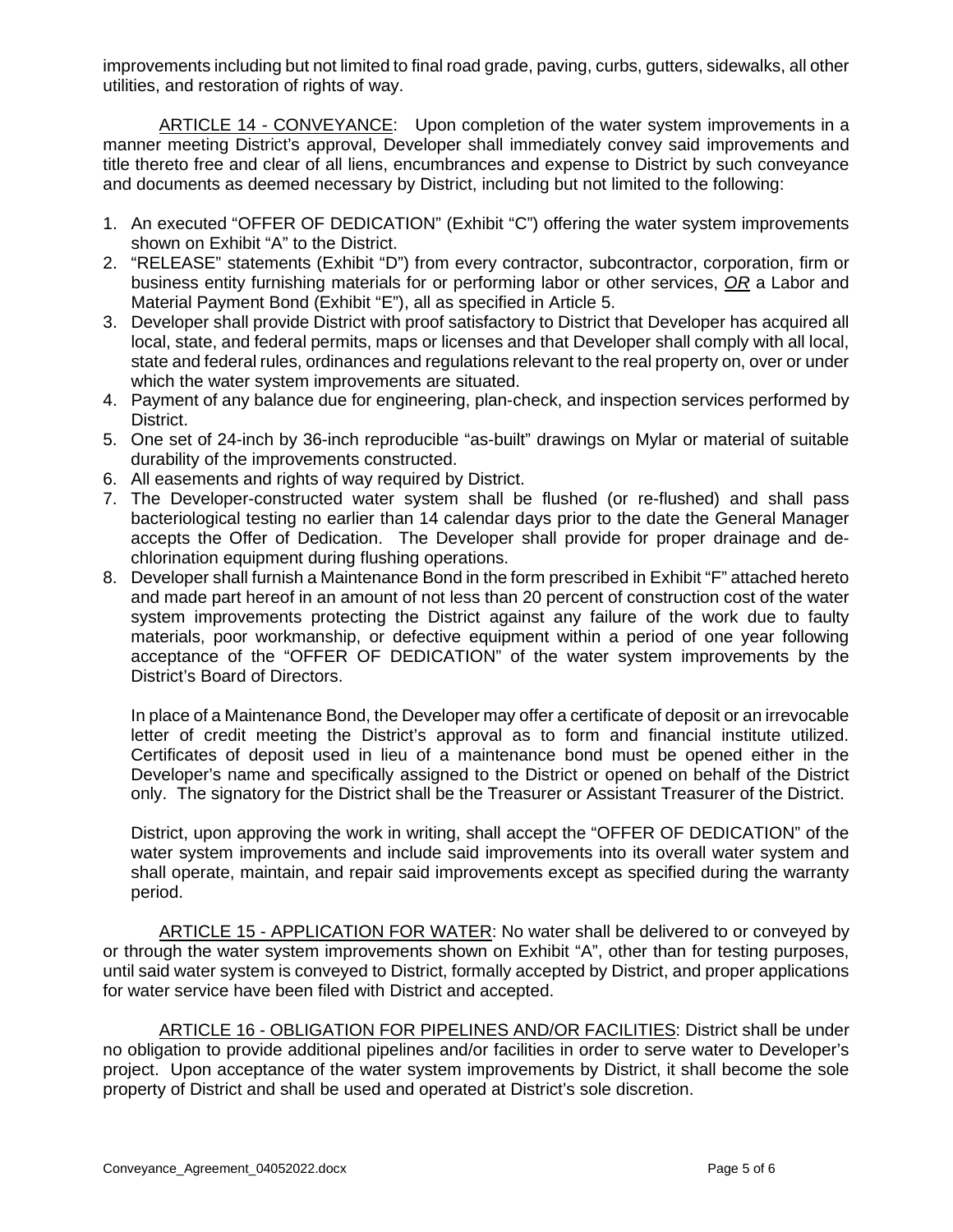ARTICLE 17 - RULES AND REGULATIONS: Upon the water system improvements being accepted by District, Developer, its successors and assigns, shall be subject to and shall comply with all of the rules and regulations of District and shall pay the water rates, tolls and charges, and standby charges as they may be levied and/or established by District's Board of Directors from time to time.

For purposes of determining standby charges, each parcel to be served from the water system improvements will be assessed from the District acceptance date regardless of the status of the recording of the final map by the appropriate county.

ARTICLE 18 - ASSIGNMENT: No transfer or assignment may be made by Developer of this Agreement or any part or interest of law unless such transfer or assignment is approved in writing by the District, provided further that District shall not unreasonably withhold consent to transfer or assignment. In the event of such transfer or assignment, District may, at its sole option and in addition to any other remedy that it may have, elect to terminate this Agreement.

ARTICLE 19 - NOTICES: The mailing addresses of District and Developer for purposes of giving any notice required pursuant to this Agreement are as follows:

#### **DISTRICT DEVELOPER**

NEVADA IRRIGATION DISTRICT GVC PROPERTY 18, LLC 1036 West Main Street 12885 Alcosta Blvd., Suite A Grass Valley, CA 95945 San Ramon, CA 94583

IN WITNESS WHEREOF, the parties hereto have executed this Agreement on the day and year first above written.

NEVADA IRRIGATION DISTRICT:

| Bv         |                                  |
|------------|----------------------------------|
|            | Chris Bierwagen, Board President |
| By         |                                  |
|            | Kris Stepanian, Board Secretary  |
|            |                                  |
| DEVELOPER: |                                  |
|            |                                  |
| B٧         |                                  |
|            | James F. Baldacci, Manager       |
|            |                                  |

St. Thomas Construction, Inc., Manager

By\_\_\_\_\_\_\_\_\_\_\_\_\_\_\_\_\_\_\_\_\_\_\_\_\_\_\_\_\_\_\_\_\_\_\_\_\_\_\_\_\_

Thomas A. Baldacci, its President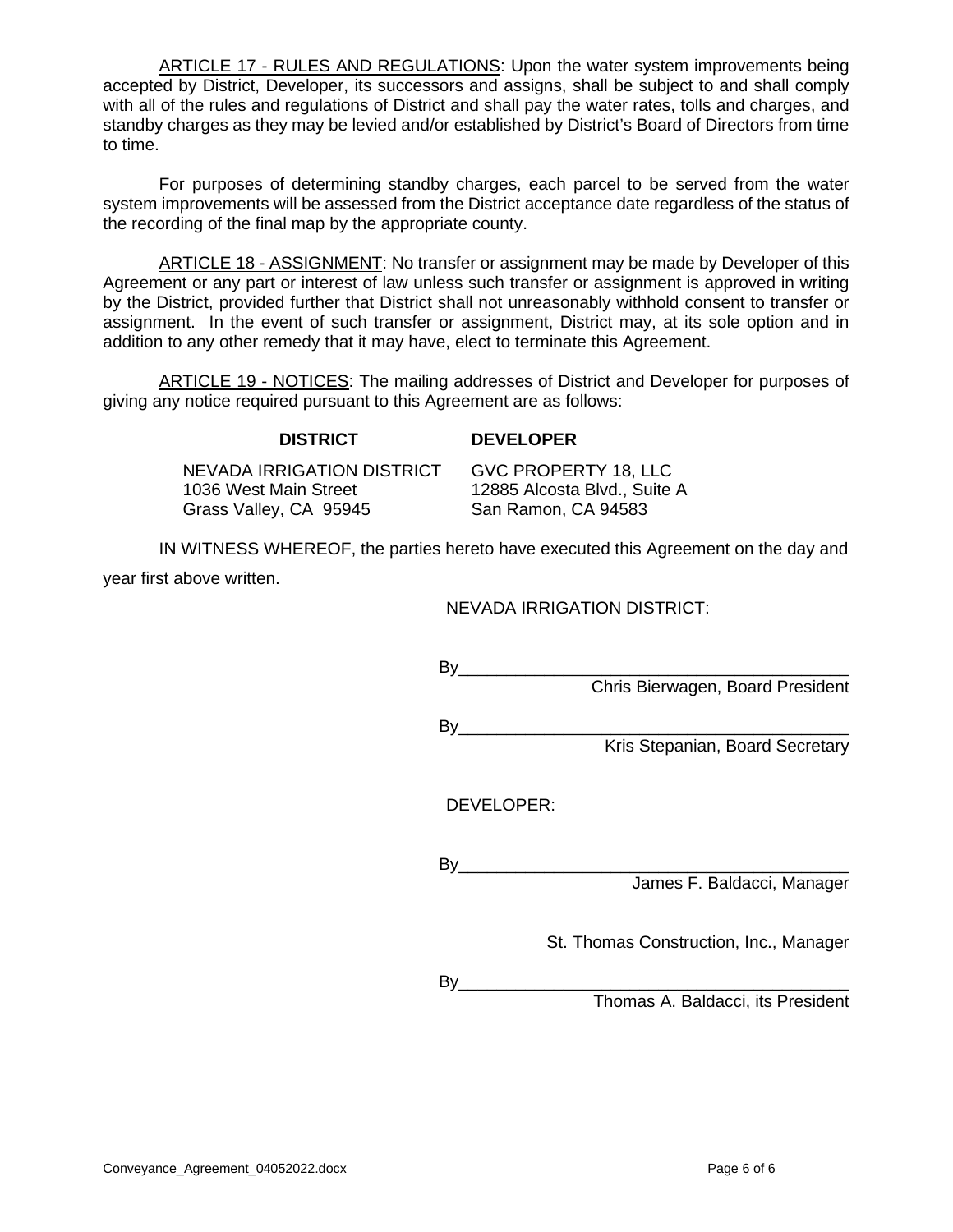# **DEVELOPER'S IMPROVEMENT PLANS**

*(Click [here](https://www.nidwater.com/files/cb8834180/Loma_Rica_-_20210830_-_GV_approved_plans.pdf) to view)*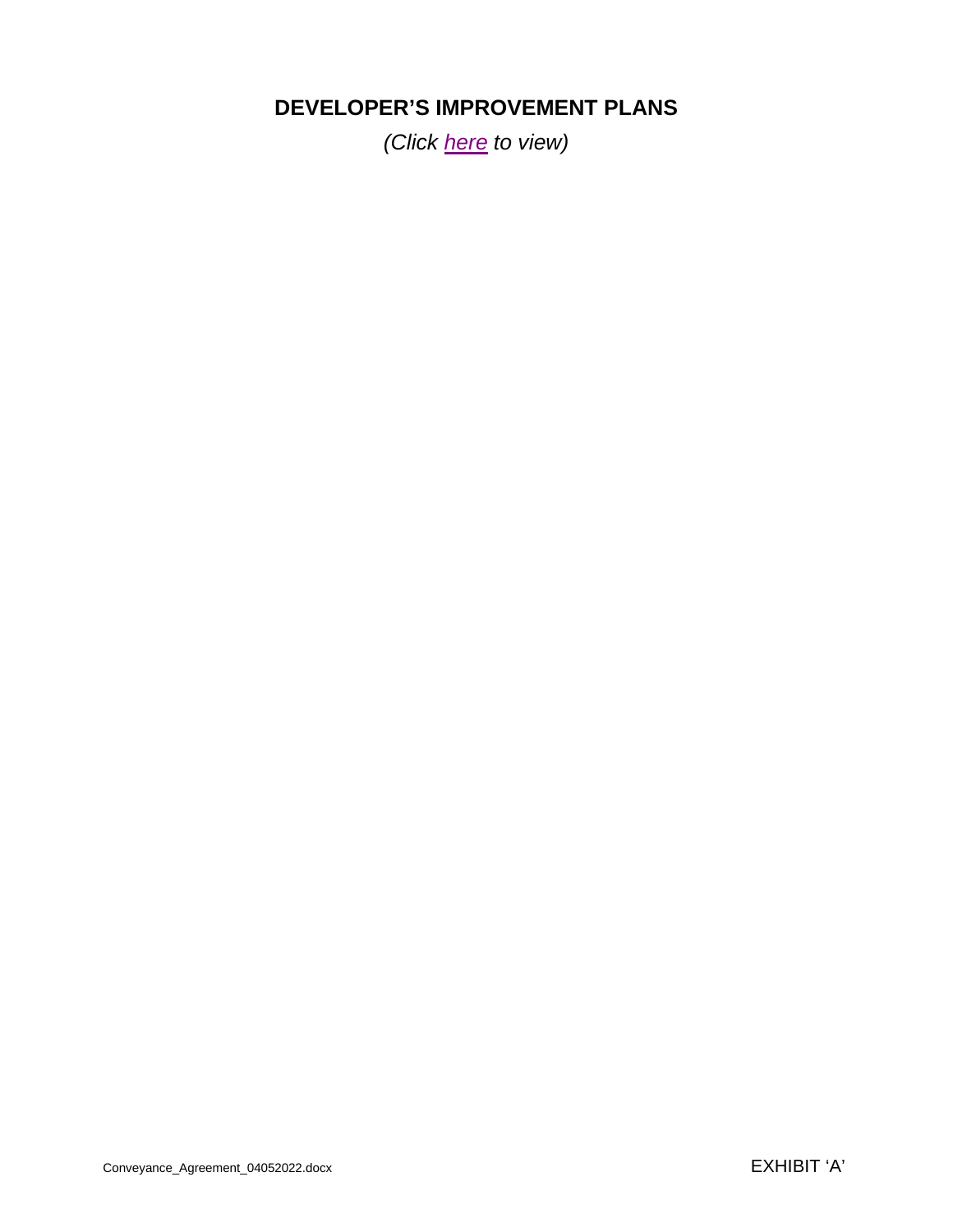#### SCHEDULE OF RATES AND CHARGES<br>BY NEVADA IRRIGATION DISTRICT EFFECTIVE JANUARY [1](#page-9-0), 2022 BY NEVADA IRRIGATION DISTRICT

#### **TREATED WATER SYSTEM STANDBY CHARGES AND CONNECTION FEES**

#### **STANDBY CHARGES[2](#page-9-1):** \$6.00 per month per parcel

#### **CONNECTION FEES[3](#page-9-2),** Non-Commercial[4](#page-9-3) use

#### **Drop In (Existing Meter Box and Water Service Lateral)**

| Simple Drop In                                                       |            | --------Capacity Charge--------                   |                                                               |  |  |  |
|----------------------------------------------------------------------|------------|---------------------------------------------------|---------------------------------------------------------------|--|--|--|
| <b>Meter Size</b><br><b>Installation Charge</b>                      |            | <b>Parcels In District Prior</b><br>to 03/01/2007 | <b>Parcels Annexed to</b><br><b>District After 03/01/2007</b> |  |  |  |
| 5/8"<br>445.20                                                       |            | \$11,985.00                                       | \$16,073.00                                                   |  |  |  |
| 3/4"<br>468.70                                                       |            | 17,258.00                                         | 23,146.00                                                     |  |  |  |
| <b>Complex Drop In, Domestic Meter &amp; Fire Meter Installation</b> |            |                                                   |                                                               |  |  |  |
| $5/8$ " & 1"                                                         | \$2,052.30 | \$11,985.00                                       | \$16,073.00                                                   |  |  |  |
| $3/4$ " & 1"                                                         | 2,075.80   | 17,258.00                                         | 23,146.00                                                     |  |  |  |

#### **Installation Requiring Tap to Main\***

|                   |                                                     | -Capacity Charge--------                          |                                                        |  |  |  |  |
|-------------------|-----------------------------------------------------|---------------------------------------------------|--------------------------------------------------------|--|--|--|--|
| <b>Meter Size</b> | <b>Installation</b><br>Charge                       | <b>Parcels In District Prior</b><br>to 03/01/2007 | <b>Parcels Annexed to</b><br>District After 03/01/2007 |  |  |  |  |
| 5/8"              | \$7,562.60                                          | \$11,985.00                                       | \$16,073.00                                            |  |  |  |  |
| 3/4"              | 7,586.20                                            | 17,258.00                                         | 23,146.00                                              |  |  |  |  |
| 1"                | 7,628.70                                            | 30,683.00                                         | 41,043.00                                              |  |  |  |  |
| $1\frac{1}{2}$    | 7,843.60                                            | 69,021.00                                         | 92,910.00                                              |  |  |  |  |
| 2"                | 8,013.30                                            | 122,725.00                                        | 164,599.00                                             |  |  |  |  |
| Over 2"           |                                                     | DETERMINED BY DISTRICT                            |                                                        |  |  |  |  |
|                   | <b>Domestic Meter &amp; Fire Meter Installation</b> |                                                   |                                                        |  |  |  |  |
| $5/8$ " & 1"      | \$8,031.90                                          | \$11,985.00                                       | \$16,073.00                                            |  |  |  |  |
| $3/4$ " & 1"      | 8,055.50                                            | 17,258.00                                         | 23,146.00                                              |  |  |  |  |

#### **\*Service Lateral Installation Cost**

\$108.00 per foot of service lateral installed per standard detail (in addition to meter installation cost)

#### **NOTE:**

Add 25% to all charges above for existing accounts serving lands outside the District (amount rounded to the nearest dollar.) The District does not presently offer treated water service to new accounts serving lands outside the District.

<span id="page-9-0"></span><sup>1</sup>BOD 01/25/2017; 09/13/2017; 06/27/2018; 12/08/2021

<span id="page-9-1"></span><sup>2</sup> BOD 12/12/1990, 12/09/1993; Rules & Regulations Section 4.02.01

<span id="page-9-2"></span><sup>3</sup> Rules & Regulations Section 4.04

<span id="page-9-3"></span><sup>4</sup> Rules & Regulations Section 4.01.04

Conveyance\_Agreement\_04052022.docx EXHIBIT 'B'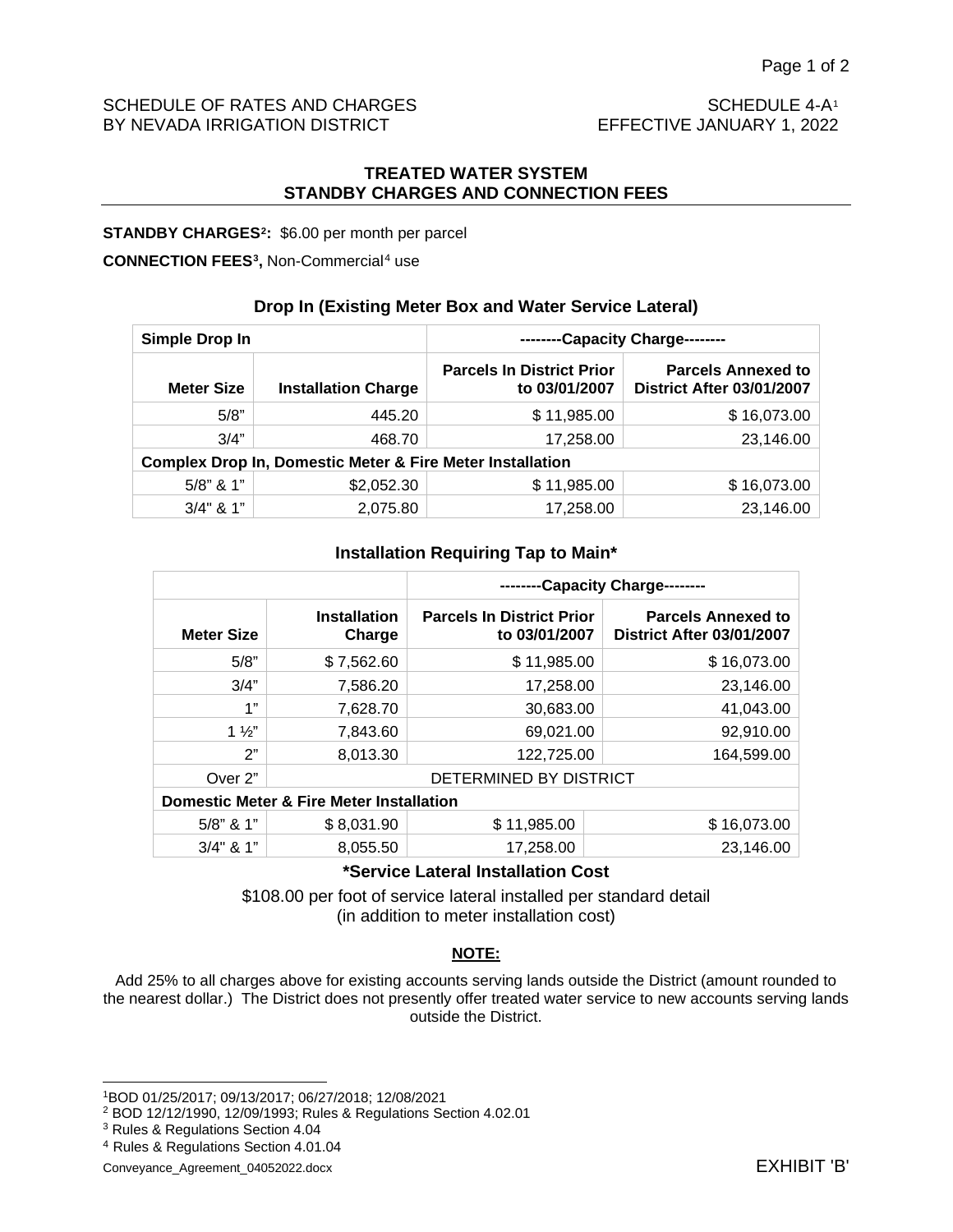#### SCHEDULE OF RATES AND CHARGES SCHEDULE 4-A (CONTINUED) BY NEVADA IRRIGATION DISTRICT EXAMPLE THE SEFFECTIVE JANUARY 1, 2022

#### **TREATED WATER SYSTEM STANDBY CHARGES AND CONNECTION FEES (CONTINUED)**

#### **CONNECTION FEES:** Commercial, Industrial, Municipal and Multi-Unit Master Meters[5](#page-10-0)

|                                                                      | -----Installation Charge-----                                                            |                                               |                              |  |  |  |
|----------------------------------------------------------------------|------------------------------------------------------------------------------------------|-----------------------------------------------|------------------------------|--|--|--|
| <b>Meter Size</b>                                                    | <b>Simple Drop-In (Existing</b><br><b>Meter Box and Water</b><br><b>Service Lateral)</b> | <b>Installation Requiring</b><br>Tap to Main* | <b>Capacity</b><br>Charge    |  |  |  |
| 5/8"                                                                 | \$445.20                                                                                 | \$7,562.60                                    |                              |  |  |  |
| 3/4"                                                                 | 468.70                                                                                   | 7,586.20                                      |                              |  |  |  |
| 1"                                                                   | 511.20                                                                                   | 7,628.70                                      | Requires Water Demand        |  |  |  |
| $1\frac{1}{2}$                                                       | 726.20                                                                                   | 7.843.60                                      | Analysis - See Below         |  |  |  |
| 2"                                                                   | 895.90                                                                                   | 8,013.30                                      |                              |  |  |  |
| Over 2"                                                              | DETERMINED BY DISTRICT                                                                   |                                               |                              |  |  |  |
| <b>Complex Drop In, Domestic Meter &amp; Fire Meter Installation</b> |                                                                                          |                                               |                              |  |  |  |
| $5/8$ " & 1"                                                         | \$2,052.30                                                                               | \$8,031.90                                    | <b>Requires Water Demand</b> |  |  |  |
| $3/4$ " & 1"                                                         | 2,075.80                                                                                 | 8,055.50                                      | Analysis - See Below         |  |  |  |

#### **\*Service Line Installation Cost**

\$108.00 per foot of service line installed per standard detail (in addition to meter installation cost)

#### **Capacity Charge**

Fees will be based on an engineering analysis of expected peak day water capacity provided by the developer's engineer. The District will review the report for acceptance. If accepted, the District will utilize the report to calculate fees based on the peak capacity in Equivalent Residential Units (5/8 inch meter). The 2014 Adopted Capacity Fee Study indicates a peak day capacity of 1,250 GPD per 5/8 inch meter or equivalent (p. 12).

An example of calculation is as following:

Approved Meter Capacity by developers engineer: *6250 GPD* Equivalent ERU Calculation: *6250 GPD/1250 gal per ERU = 5 ERU* Capacity Fee Calculation: *5 ERU X \$11,985/ ERU = \$59,925 for capacity fees*

#### **NOTE:**

Add 25% to all charges above for existing accounts serving lands outside the District (amount rounded to the nearest dollar.) The District does not presently offer treated water service to new accounts serving lands outside the District.

<span id="page-10-0"></span>Conveyance\_Agreement\_04052022.docx EXHIBIT 'B' <sup>5</sup> Rules & Regulations Section 4.01.03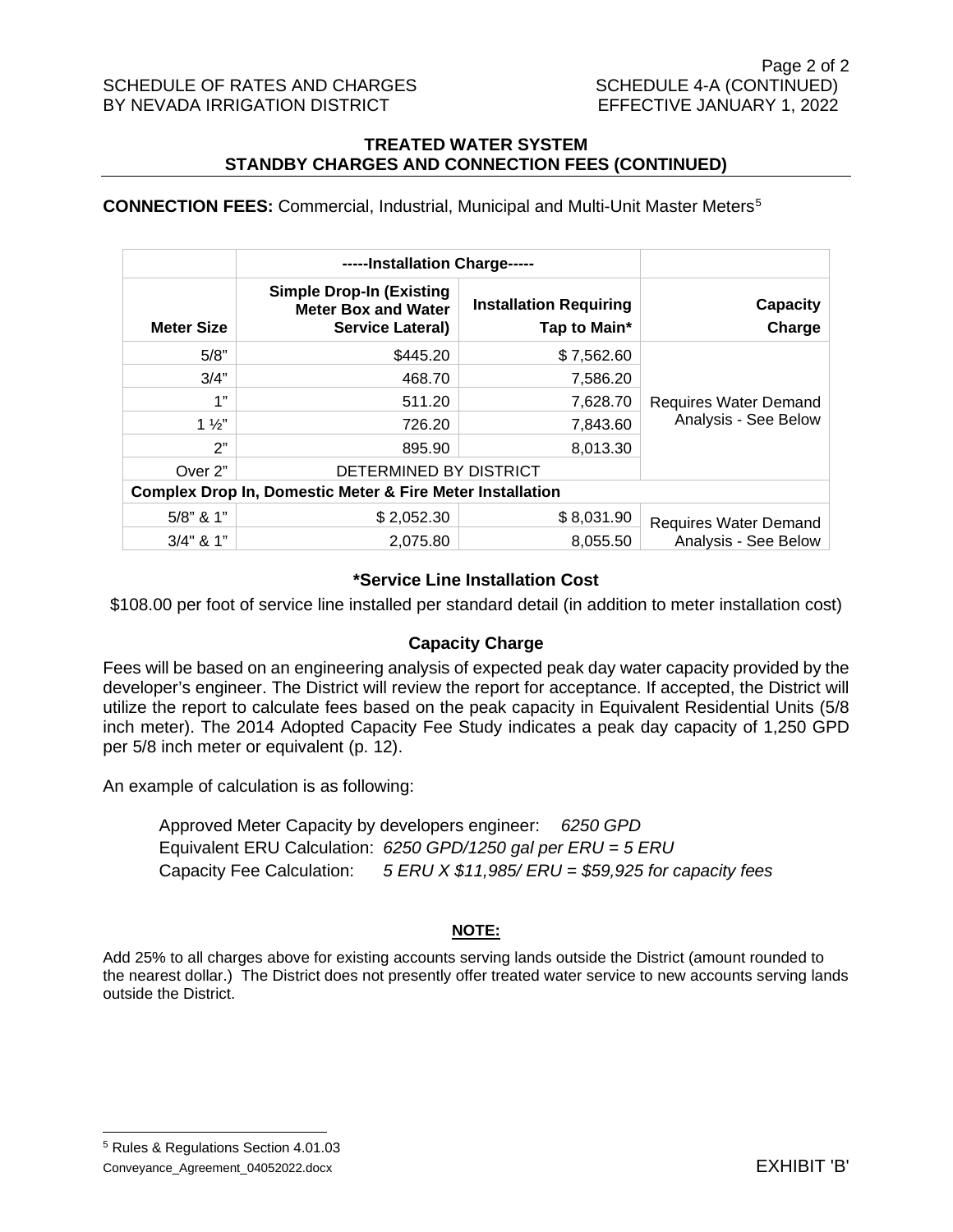#### **OFFER OF DEDICATION**

I/We hereby extend an offer to convey, transfer, and dedicate all rights, title, and interest in and to that certain water system and appurtenances more particularly described in Exhibit "A" attached to the Agreement by and between NEVADA IRRIGATION DISTRICT and GVC PROPERTY 18, LLC hereinafter referred to as DEVELOPER, dated April 5, 2022, a copy of which is on file in District headquarters located in Grass Valley, California; to Nevada Irrigation District, assuring and warranting to said District that the water system for the project known as Loma Rica Ranch (filed in District's office as "Loma Rica Ranch Phase 1 Waterline Extension"), is free and clear of all liens, encumbrances, and other expense.

I/We have constructed or caused the construction and installation of the water system and improvements described in Exhibit "A" attached to said Agreement, and do hereby assure and warrant to NEVADA IRRIGATION DISTRICT that the water system improvement facilities together with the contractors, subcontractors, employees, or agents of the Developer have been fully and completely paid and there exist no liens, encumbrances, stop notices, or claims on the water system improvement facilities or by any of the subcontractors, employees, or agents against the water system improvement facilities constructed pursuant to the terms of the above Agreement or against NEVADA IRRIGATION DISTRICT.

I/We declare under penalty of perjury that the foregoing is true and correct. Executed this

| _________ day of ______________________, 20___, in the City of _________________, County of |                                         |  |
|---------------------------------------------------------------------------------------------|-----------------------------------------|--|
|                                                                                             |                                         |  |
|                                                                                             | <b>DEVELOPER</b>                        |  |
|                                                                                             | By<br>James F. Baldacci, Manager        |  |
|                                                                                             | St. Thomas Construction, Inc., Manager  |  |
|                                                                                             | By<br>Thomas A. Baldacci, its President |  |
|                                                                                             |                                         |  |
|                                                                                             |                                         |  |
|                                                                                             | <b>NEVADA IRRIGATION DISTRICT</b>       |  |
|                                                                                             | By<br>Jennifer Hanson, General Manager  |  |

*Note: All blanks must be completed properly; otherwise the Nevada Irrigation District will not accept the Offer.*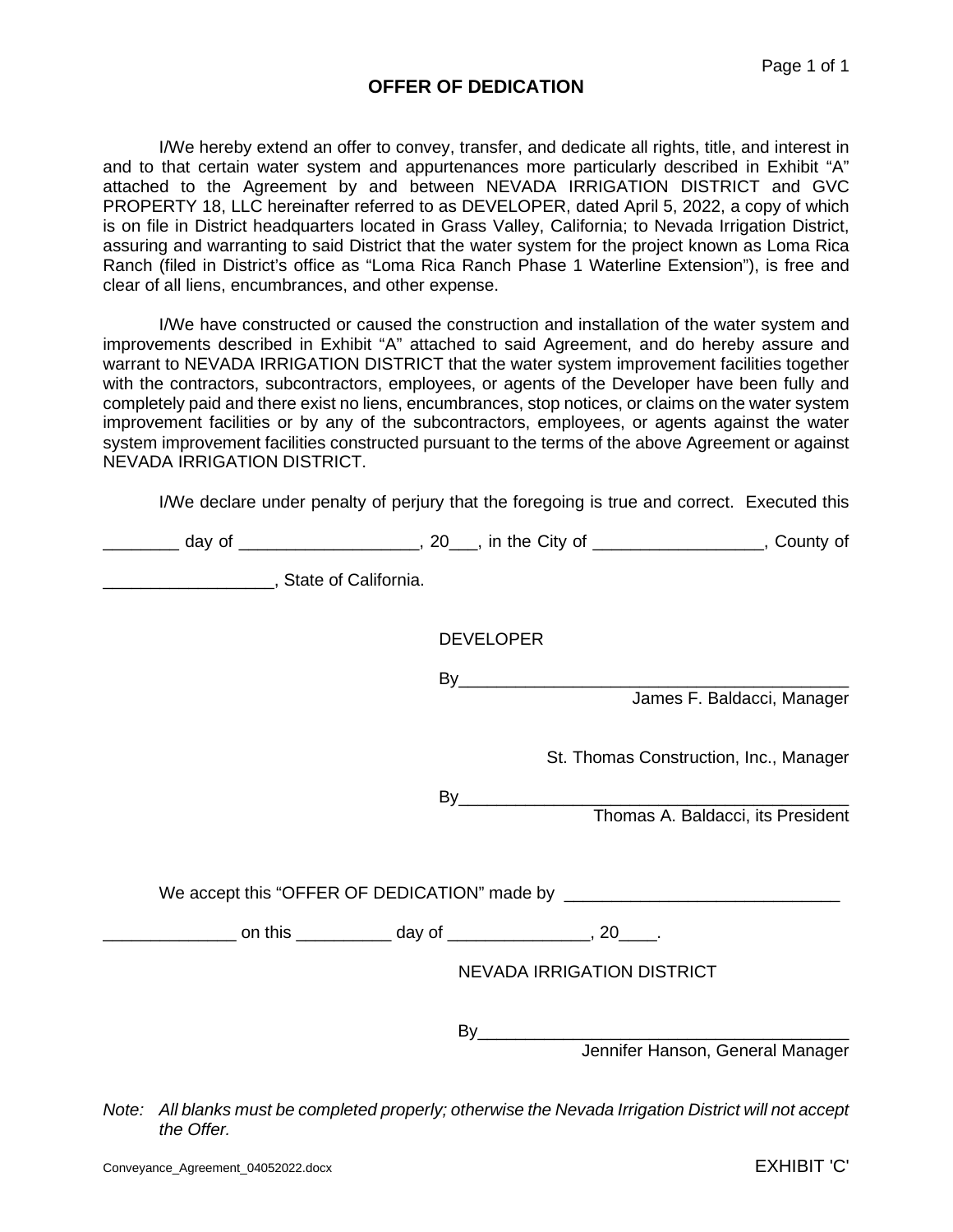#### **RELEASE**

FOR ADEQUATE CONSIDERATION, receipt of which is hereby acknowledged, the undersigned, jointly, severally, and individually releases and forever discharges the Developer, GVC PROPERTY 18, LLC, and NEVADA IRRIGATION DISTRICT, together with all other persons, firms, business entities, irrigation districts, and government entities whatsoever of and from any and all actions, causes of action, claims, demands, damages, stop notice actions, costs, expenses, liens, and compensation on account of or in any way growing out of the construction, installation, and work of those certain water system facilities described in the Conveyance Agreement dated April 5, 2022, by and between NEVADA IRRIGATION DISTRICT and the Developer named above; the project being known as Loma Rica Ranch, (filed in District's office as "Loma Rica Ranch Phase 1 Waterline Extension").

#### INDIVIDUAL OR FIRM

| (Print Name) |             |        |
|--------------|-------------|--------|
| (Address)    |             |        |
|              |             |        |
|              |             |        |
| (City)       | (State)     | (Zip)  |
|              |             |        |
| By           |             |        |
|              | (Signature) |        |
|              |             |        |
| (Title)      |             | (Date) |
|              |             |        |

#### *Note: All blanks must be completed properly; otherwise the Nevada Irrigation District will not accept the release.*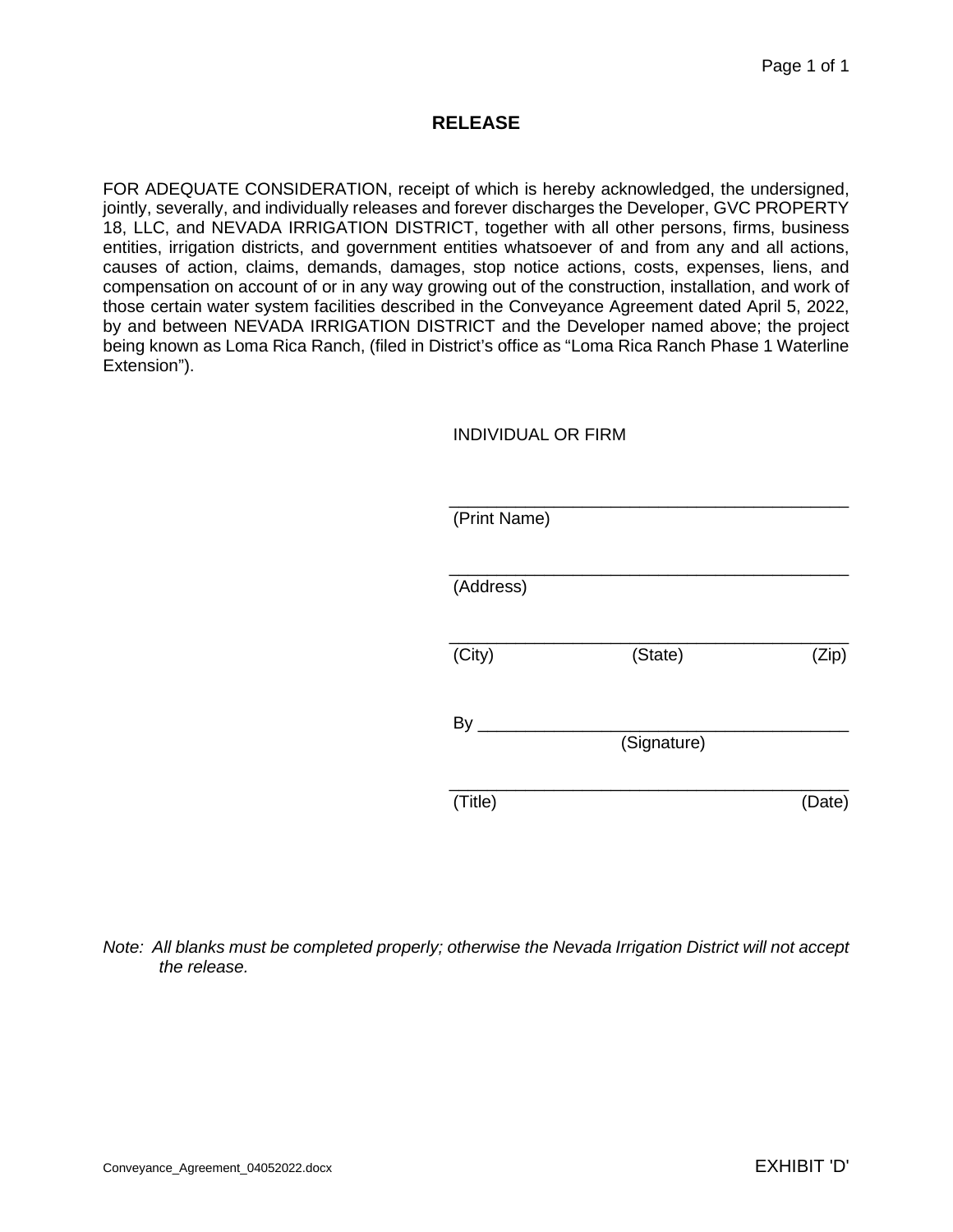### **LABOR AND MATERIAL PAYMENT BOND**

| By this Agreement   |                         |  |
|---------------------|-------------------------|--|
| of                  | hereinafter referred to |  |
| as "Principal", and |                         |  |

\_\_\_\_\_\_\_\_\_\_\_\_\_\_\_\_\_\_\_\_\_\_\_\_\_\_\_\_\_\_\_\_\_\_\_\_\_\_\_\_\_\_\_\_\_\_\_\_\_\_\_\_\_\_\_\_\_\_\_\_\_\_\_\_\_\_\_\_\_\_\_\_\_\_\_\_\_\_

(a corporation certified as a corporation admitted to do business in the State of California as a surety insurer), hereinafter referred to as "Surety" are held and firmly bound to NEVADA IRRIGATION DISTRICT, hereinafter referred to as "District", and to any and all persons who perform labor upon, or furnish material to be used in, or furnish appliances, trucks, or power contributing to the work to be performed under an agreement (filed in District's office as "Loma Rica Ranch Phase 1 Waterline<br>Extension"), leterinafter specifically described in the amounts of Extension"), hereinafter specifically described in the amounts of  $(\text{$\$}$   $\qquad \qquad$  ), for the payment of which Principal and Surety hereby bind themselves, their heirs, legal representatives, successors, and assigns, jointly and severally.

On the date of April 5, 2022, Principal entered into an agreement with District for the principal purposes of constructing or providing for the construction of certain water system improvements, together with appurtenances thereto, to which agreement references are made for further particulars. A copy of the Agreement is attached hereto labeled Exhibit "A" and made a part hereof.

The condition of this obligation is that if the Principal shall promptly and faithfully make payment to all persons, firms, subcontractors, and corporations furnishing material for or performing labor thereof including all amounts due for materials, lubricants, labor, in the prosecution of the work provided for in the Agreement attached hereto as Exhibit "A" and any authorized extension or modification thereof including all amounts due for materials, lubricants, oil, gasoline, power, repairs on machinery, equipment, and tools consumed or used in connection with the construction of such work, and all insurance premiums on said work, and for all other labor, performed in such work whether by subcontractor or otherwise, then this obligation shall be void; otherwise this obligation shall remain in full force and effect.

FOR VALUE RECEIVED, the Surety hereby agrees that no change, extension of time, alteration, or addition to the terms of the Agreement attached hereto as Exhibit "A" or to the work to be performed thereunder or the specifications accompanying the same shall in any way affect the Surety's obligation on this Bond, and said Surety does hereby waive notice of any such change, extension of time, alteration, or addition or modification to the terms of the Agreement or to the work to be performed or to the specifications.

The lien claimants to whom the provisions of this Bond inure shall have a right of action to recover hereon in any suit brought to foreclose liens as provided by the Mechanics Lien Laws and Public Work Lien Laws of the State of California, or in a separate suit brought hereon. No final settlement or compromise between the District and the Developer shall abridge the right of any beneficiary hereunder to pursue such remedies as may be provided such beneficiary by California Law.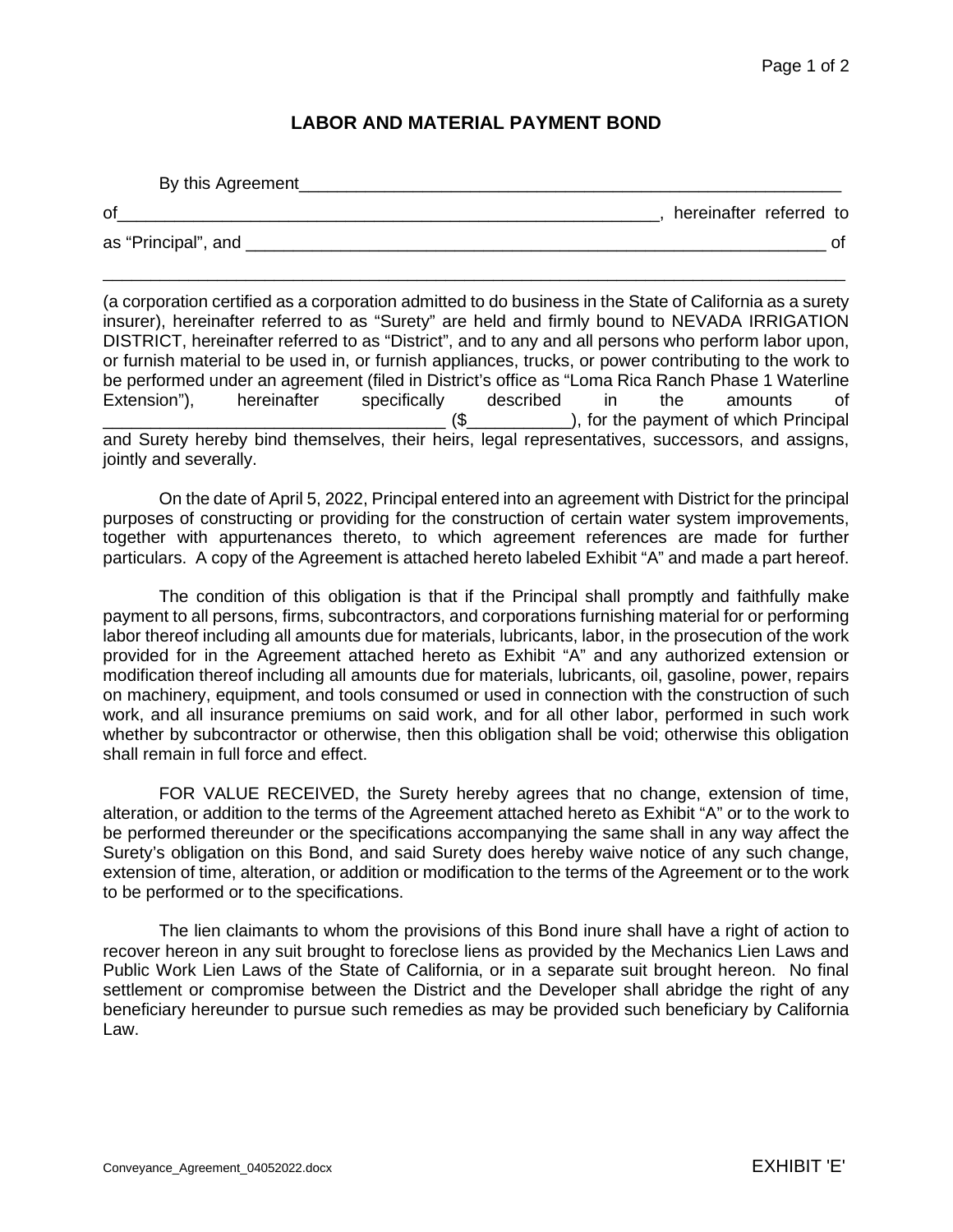|        |                     |                                              |    |  | IN WITNESS WHEREOF, this Labor and Material Payment Bond is executed on the ____      |  |  |
|--------|---------------------|----------------------------------------------|----|--|---------------------------------------------------------------------------------------|--|--|
|        |                     |                                              |    |  | day of __________________, 20_____ in the City of ________________________, County of |  |  |
|        |                     | State of California.                         |    |  |                                                                                       |  |  |
|        |                     |                                              |    |  |                                                                                       |  |  |
| [Seal] |                     |                                              |    |  |                                                                                       |  |  |
|        |                     |                                              |    |  | "PRINCIPAL"                                                                           |  |  |
| [Seal] |                     |                                              |    |  |                                                                                       |  |  |
|        |                     |                                              |    |  | "SURETY"                                                                              |  |  |
|        | State of California |                                              |    |  |                                                                                       |  |  |
|        |                     |                                              | SS |  |                                                                                       |  |  |
|        |                     | _______________________________, California. |    |  | Subscribed and sworn to before me this _____ day of ________________, 20____, at      |  |  |

\_\_\_\_\_\_\_\_\_\_\_\_\_\_\_\_\_\_\_\_\_\_\_\_\_\_\_\_\_\_\_\_\_ Notary Public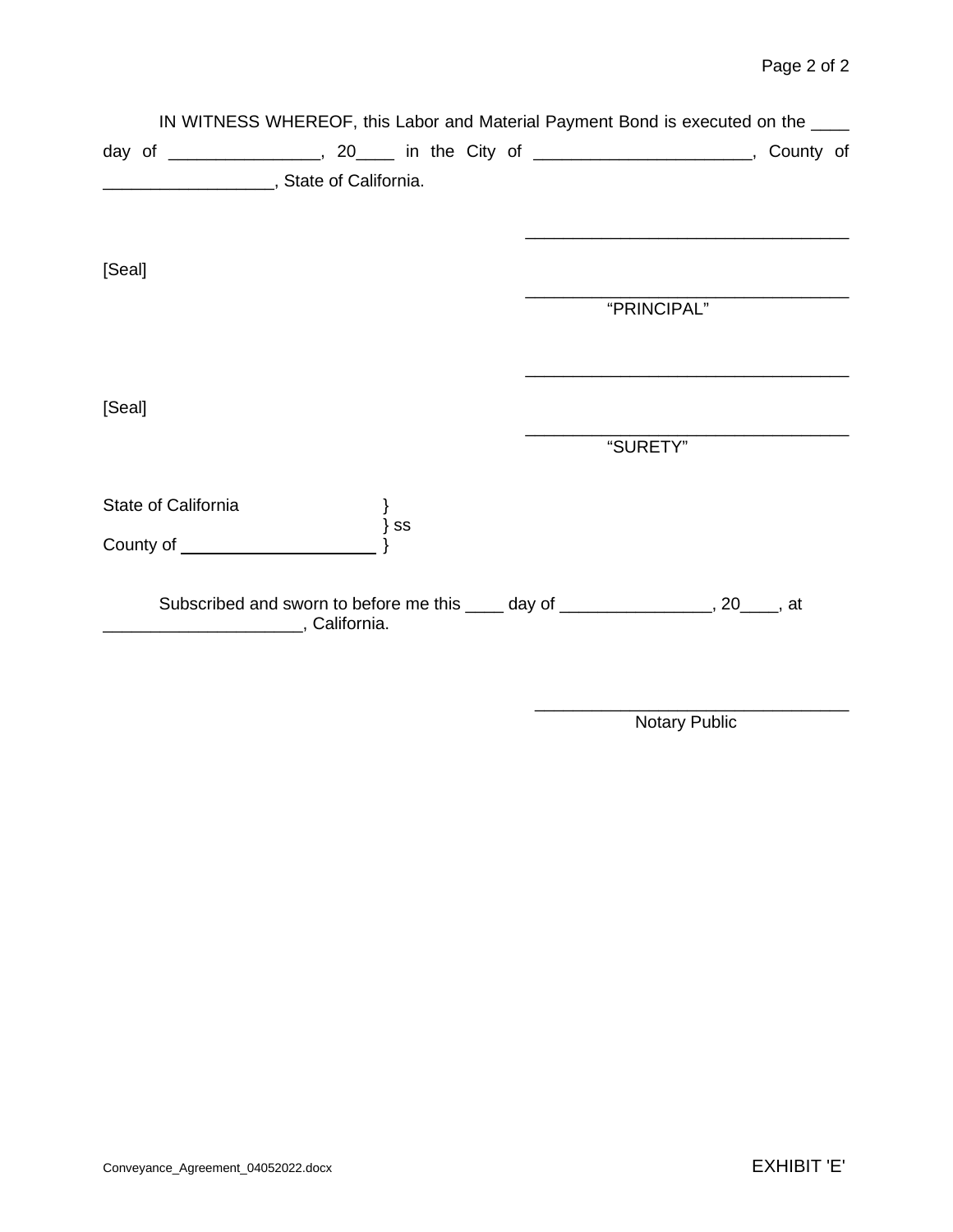1) No

#### **MAINTENANCE BOND**

KNOW ALL MEN BY THESE PRESENTS: That we, (2) \_\_\_\_\_\_\_\_\_\_\_\_\_\_\_ hereinafter called "Principal", and (3) <u>contact the control of the control of the control of the control of the control of</u> , hereinafter called "Surety", are held and firmly bound unto the Nevada Irrigation District, 1036 West Main Street, Grass Valley, California<br>95945. hereinafter called "Obligee", in the sum of 95945, hereinafter called "Obligee", in the sum of<br>(5) Dollars, (6) (\$) Dollars,  $(6)$   $(\$$ the payment of which, well and truly to be made, the said Principal and Surety bind themselves, jointly, severally, and firmly by these presents together with their heirs, executors, administrators, successors, and assigns.

The condition of this obligation is such that whereas, the said Principal has entered into a certain Agreement with the Obligee (filed in District's office as "Loma Rica Ranch Phase 1 Waterline Extension") dated (7) April 5, 2022, this Maintenance Bond being Exhibit "F" of that Agreement, for the construction and the installation of water system improvements and all appurtenances thereto, the conditions of said Agreement being made a part hereof, wherein Principal agrees to repair, maintain, and remedy the water system improvements and all appurtenances for a period of one year following the date of Obligee's acceptance of the conveyance of the water system improvements and appurtenances.

NOW, THEREFORE, if the Principal shall maintain and remedy said work free from defects in materials and workmanship for a period of one year following the date on which the Board of Directors of the Obligee formally accepts conveyance of work described herein, then this obligation shall be void; otherwise, it shall remain in full force and effect.

|                           | IN WITNESS WHEREOF, this Maintenance Bond is executed on the _____ day of                   |
|---------------------------|---------------------------------------------------------------------------------------------|
|                           | _______________, 20___, in the City of ________________, County of ______________, State of |
| California.               |                                                                                             |
| (Seal)<br>(If Applicable) | $(8) \qquad \qquad \overbrace{\qquad \qquad }$                                              |
|                           |                                                                                             |
| (Seal)                    | (10)                                                                                        |
|                           | "SURETY"                                                                                    |
|                           |                                                                                             |
|                           |                                                                                             |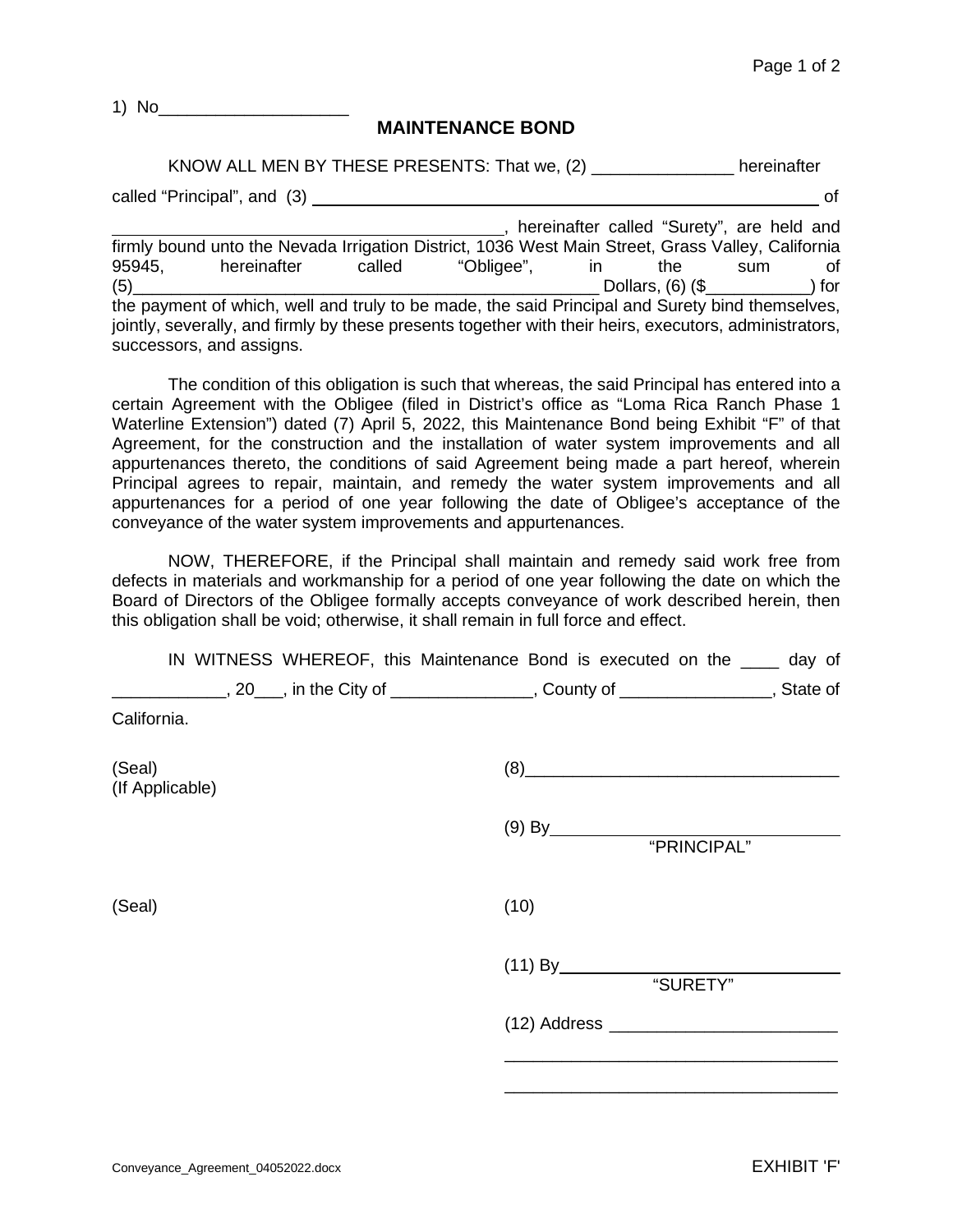| State of California                                                                        |      |                      |  |
|--------------------------------------------------------------------------------------------|------|----------------------|--|
| County of <u>County of County of</u>                                                       | } ss |                      |  |
| Subscribed and sworn to before me this _____ day of ___________, 20____, at<br>California. |      |                      |  |
|                                                                                            |      | <b>Notary Public</b> |  |

- (1) Surety's Bond number for reference.
- (2) Same as "Developer" in Conveyance Agreement.
- (3) Full name of Surety Company.
- (4) State in which it was duly organized.
- (5) Amount as agreed to by District Engineer spell out.
- (6) Numerical dollar amount.
- (7) Date of Agreement with the District.
- (8) Type or print Principals (correct) Corporate, Partnership, or individual's name, as the case may be.
- (9) Signature and seal, if applicable, must be witnessed and notarized.
- (10) Type or print Surety's corporate name.
- (11) Signature and seal must be witnessed and notarized. If signator for Surety is Attorneyin-fact, attach the proper Power of Attorney.
- (12) Enter mailing address of Surety for purposes of giving any notice pursuant to this Maintenance Bond.